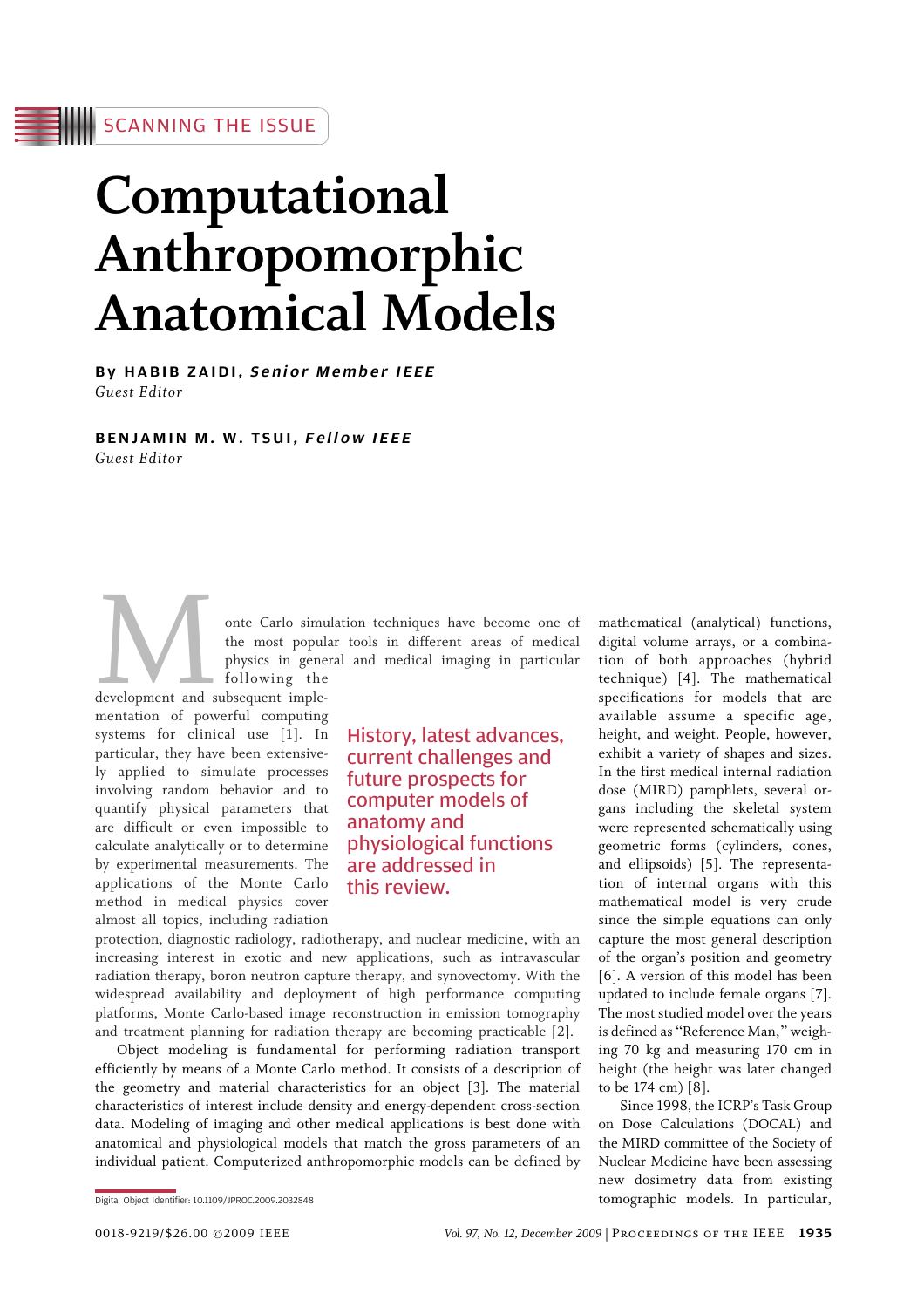the DOCAL has been developing international guidelines and recommendations on the use of voxel-based models. In an annual report published in 2002 [9], the ICRP predicted a paradigm shift in the way the human body is modeled for radiation protection dosimetry:

An important issue for Committee 2 is the substitution of an anatomically realistic voxel phantom, obtained digitally in magnetic resonance tomography and/or computed tomography, for the MIRD phantom which is a mathematical representation of a human body [9].

The ICRP has recently published its new guidelines, emphasizing a plea for a paradigm shift from conventional stylized models to tomographic models [10]. The new ICRP references for computational models representing the Reference Adult Male and Reference Adult Female are known as RMCP and RFCP, respectively. In addition, a number of new tissues and organs are now incorporated into the list for the purpose of effective dose calculation for radiation protection applications. The creation of the Consortium on Computational Human Phantoms<sup>1</sup> following the Monte Carlo 2005 Topical Meeting in Chattanooga, TN, will certainly help to facilitate interaction

<sup>1</sup>www.virtualphantoms.org.

## REFERENCES

- [1] H. Zaidi, "Relevance of accurate Monte Carlo modeling in nuclear<br>medical imaging," Med. Phys., vol. 26, pp. 574-608, 1999.
- [2] D. W. O. Rogers, "Fifty years of Monte Carlo simulations for medical physics," Phys. Med. Biol., vol. 51, no. 13, pp.  $R287-R301$ , 2006.
- [3] K. Ogawa, S. Takahashi, and Y. Satori, "Description of an object in Monte Carlo simulations," IEEE Trans. Nucl. Sci., vol. 44, no. 4, pp. 1521–1526, 1997.
- [4] H. Zaidi and X. G. Xu, "Computational anthropomorphic models of the human anatomy: The path to realistic Monte Carlo modeling in medical imaging," Annu. Rev.

and research collaboration between active researchers and current key players in the field [11].

It is expected that over the next five to ten years, the majority of Monte Carlo radiation transport codes will be employing dynamic four-dimensional hybrid models to respond to the increasing demand for more realistic modeling. Therefore, it is essential that the medical imaging and radiation dosimetry communities make every effort to define the necessary requirements for simulation studies and identify those tasks where simple stylized models are still sufficient and those applications requiring sophisticated voxel or hybrid computational models to generate optimal results. This is a challenge that should be addressed soon so that the additional complexity and computational cost will not interfere with the widespread use of computational anatomical models in the day-to-day practice of medicine.

This is an exciting time for computerized modelling of the anatomy and physiological functions of the human body and laboratory animals. During the last few years, the number of published papers on this topic has been increasing steadily, which motivated us to assemble this Special Issue on computational anthropomorphic anatomical models as a snapshot of this dynamically changing field. The development of computational mod-

> Biomed. Eng., vol. 9, no. 1, pp. 471-500, 2007.

- [5] W. S. Snyder, M. R. Ford, and G. G. Warner, "MIRD Pamphlet No. 5 (Revised): Estimates of absorbed fractions for monoenergetic photon sources uniformly distributed in various organs of a heterogeneous phantom," Soc. Nucl. Med., 1978.
- [6] M. Cristy and K. F. Eckerman, "Specific absorbed fractions of energy at various ages from internal photon sources: I methods, II one year old, III five year old, IV ten year old, V fifteen year old male and adult female, VI new-born and VII adult male," Oak Ridge National Lab.,<br>Oak Ridge, TN ORNL/TM 8381/V1-V7, 1987.

els has been very rapid and exciting, and there is every reason to believe the field will move forward more rapidly in the near future with the advent of novel molecular imaging technologies and high performance computing platforms and the unlimited imagination of researchers in the field. Despite the remarkable achievements summarized in this Special Issue and other peer-reviewed journals, there is still scope for further research. There is no shortage of challenges and opportunities for computational anthropomorphic anatomical models. We hope that in this limited space, we were able to give you a flavor of recent developments in the field and their potential applications in clinical and research settings. We found compilation of this Special Issue to be a rewarding and educational experience and hope that the reader is left with the same experience.  $\blacksquare$ 

# Acknowledgment

The Guest Editors are especially grateful to the authors who have contributed to this Special Issue, as well as the reviewers for their valuable comments and suggestions. They would also like to thank the IEEE Board of Editors for supporting the issue, and J. Sun and J. Calder for their support and patience in bringing the issue to print.

- [7] G. Williams, M. Zankl, W. Abmayr, R. Veit, and G. Drexler, "The calculation of dose from external photon exposures using reference and realistic human phantoms and Monte Carlo methods,"  $P$ hys. Med. Biol.vol. 31, no. 4, pp. 449–452, 1986.
- [8] ICRP, "Report of the Task Group on Reference Man," ICRP Pub. 23, 1975.
- [9] ICRP, "Annual report," 2002. [Online]. Available: http://www.icrp.org/docs/ 2002\_Ann\_Rep\_52\_429\_03.pdf<br>[10] ICRP, "Adult reference computational
- phantoms," ICRP Pub. 108 (Joint ICRP/ ICRU Rep.), 2009.
- [11] X. G. Xu and K. F. Eckerman, Handbook of Anatomical Models for Radiation Dosimetry. Boca Raton, FL: CRC Press/Taylor and Francis, 2009, pp. 576.